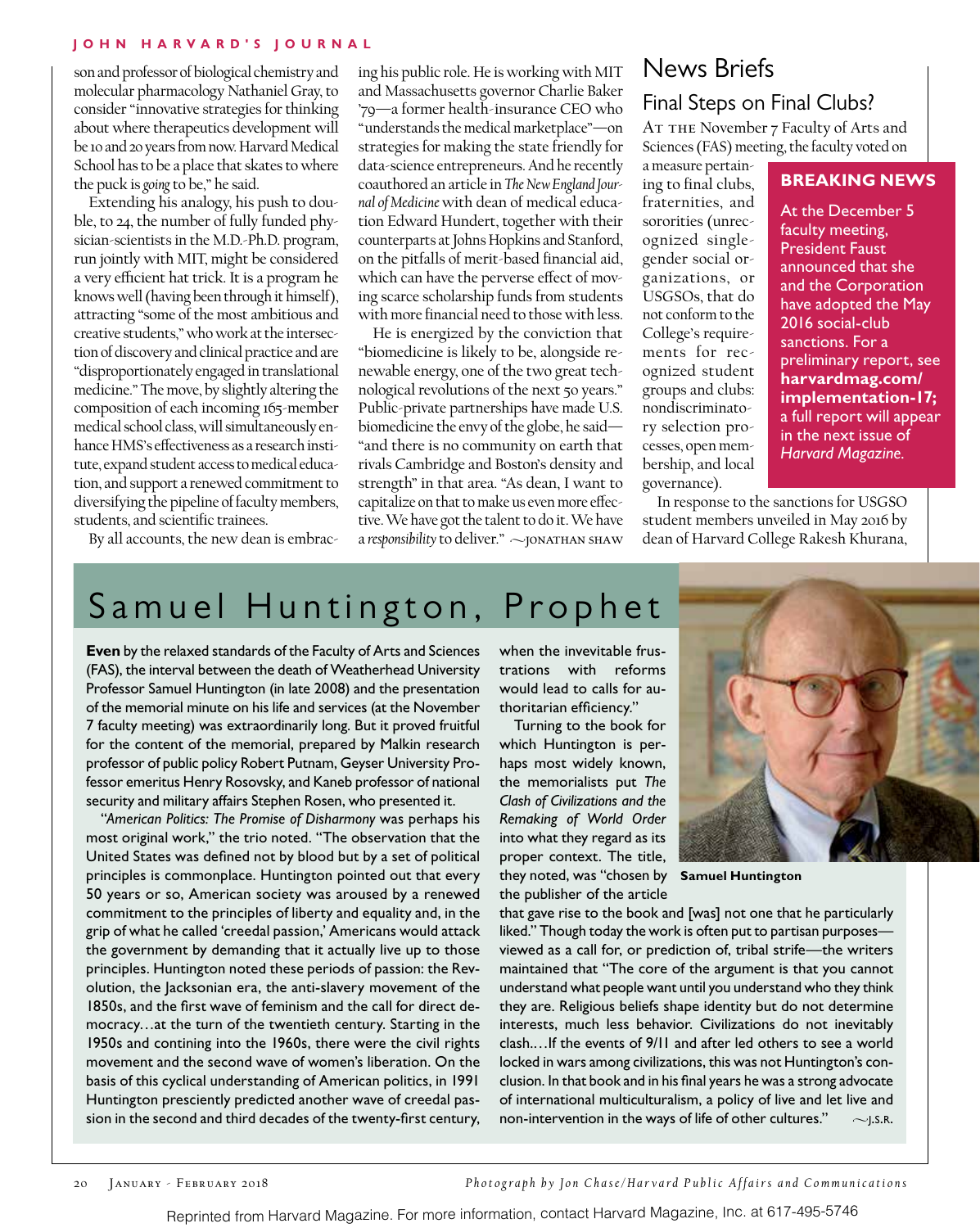and a subsequent proposal that future students be prohibited outright from joining such organizations, Gordon McKay professor of computer science Harry Lewis and like-minded colleagues advanced a motion that would proscribe either measure. They cited students' right of free association in legal activities, and objected both to features of the sanctions and to devolving decisions on policies governing student life matters they argue are subject to faculty legislation—to administrators. When put to a vote, though, the motion went down, 130 to 90—with about 25 percent of eligible FAS members weighing in. An Undergraduate Council survey of students (not adjusted for the response rate) showed 61 percent opposed to the sanctions on USGSO members. A detailed report is available at **harvardmag.com/fas-novmtg-2017**.

What USGSO policies would finally be put in place, however, remained unresolved. The final report of a committee on the matter, co-chaired by Khurana, laid out three options, rather than settling on one: the sanctions regime (effective for the freshmen who enrolled this year, but not being implemented while deliberations continue); the prohibition on membership (which would presumably take effect for freshmen enrolling next August); or some third course of action, possibly relying on education and suasion, intended to make participating in gender-exclusive social clubs unattractive. For a discussion, see **harvardmag.com/**  $fasfractures-17.$   $\sim$ <sub>J.S.R.</sub>

### Preventing Preprofessionalism

AT THE same November FAS meeting, dean of undergraduate education Jay Harris introduced a proposal that would limit how many course credits undergraduates could take from other Harvard faculties, and have count toward the bachelor's degree: eight out of 128. (Students would be free to take as many additional courses, uncredited, as they wished, and, as before, can still take an unlimited number of credits earned in courses offered by MIT.) There would be one exception to the eight-credit limit: any cross-registered courses that a department counts toward concentration credit would not count toward the new limit. This issue has risen in importance as barriers to

## Yesterday's News

From the pages of the *Harvard Alumni Bulletin* and *Harvard Magazine* 

 1923 The *Bulletin* reports that Archibald MacLeish, LL.B. '19, Alan Rinehart '21, and Roy E. Larsen '21 are, respectively, education editor, associate editor, and circulation manager of a new magazine due to appear February 24—*Time.*

1928 Both Widener and the Harvard Union Library make special efforts to stock those books needed by undergraduates during the College's first "reading period."

 1948 President Conant's annual report suggests decreasing University enrollment from its present 12,500 to its pre-war average, roughly 8,000, to avoid major increases in physical plant and staff and drastic changes in teaching methods.

1958 The University will open its first dormitory for women graduate students in the fall. The building at 1595 Mass. Ave. will accommodate 80 students.

1963 Beginning in September, the Business School announces, women may apply directly to its two-year M.B.A. program. The one-year, non-degree Harvard-Radcliffe Program in Business Administration (previously required for any woman seeking to join the M.B.A. program in the second year) will be terminated.

 1968 Signs of the times: Maharishi Mahesh Yogi packs both Sanders Theatre and—via public address system—Lowell Lecture Hall; the required reading list for History 144b ("England in the Twentieth Century") includes *Sgt. Pepper's Lonely Hearts Club Band.*

1978 The Blizzard of '78 forces the University to close during full term-time for perhaps the first time in its history. Snow sculptures rise around the Yard, and so many celebrants take to the roads on cross-country skis that snowremoval efforts are impeded, and Cambridge issues a ban on skiing.

*Illustration by Mark Steele*